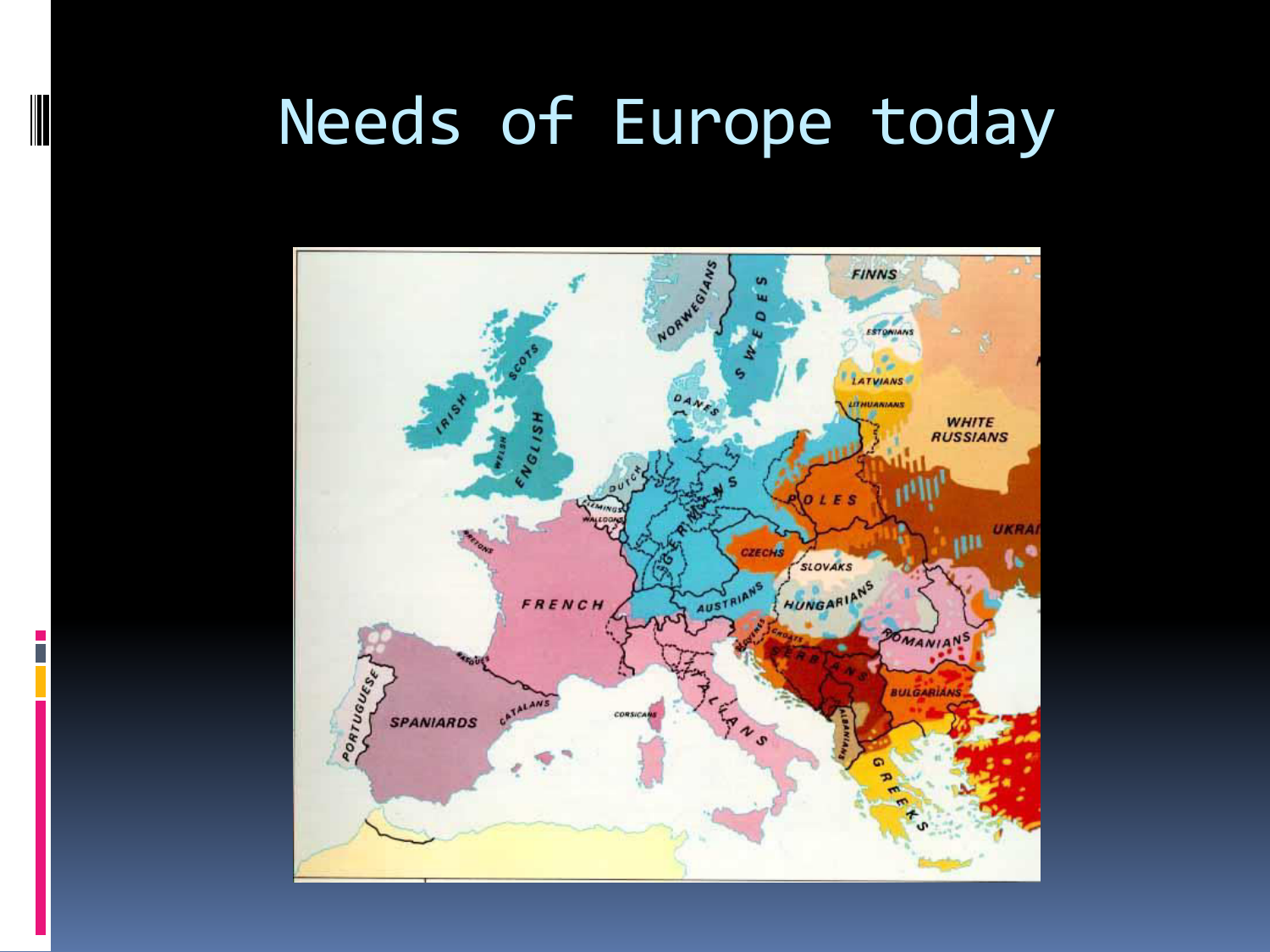## What is needed for the Churches in EUROPE ?

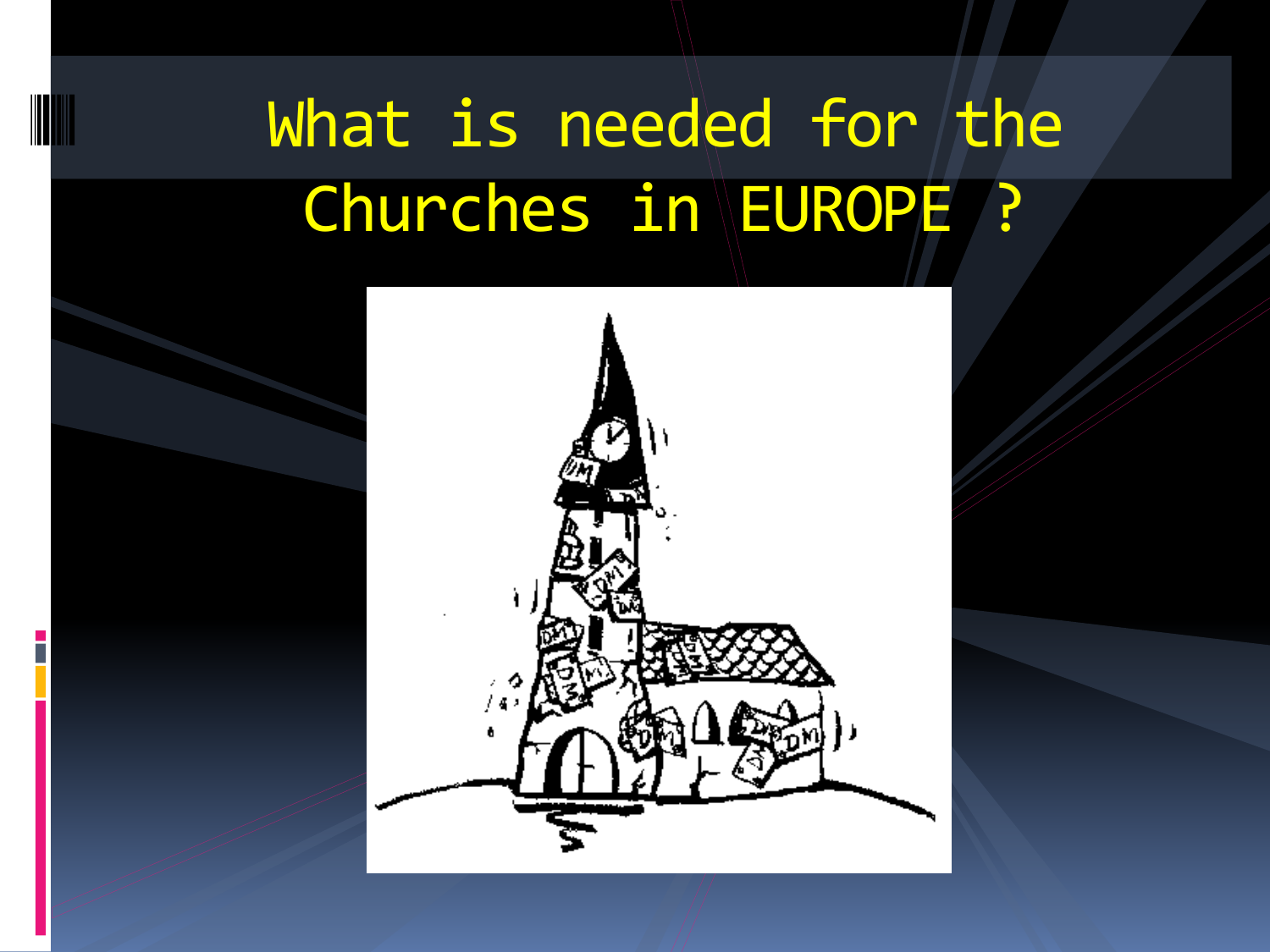## Working close together European Evangelical Missionary Association

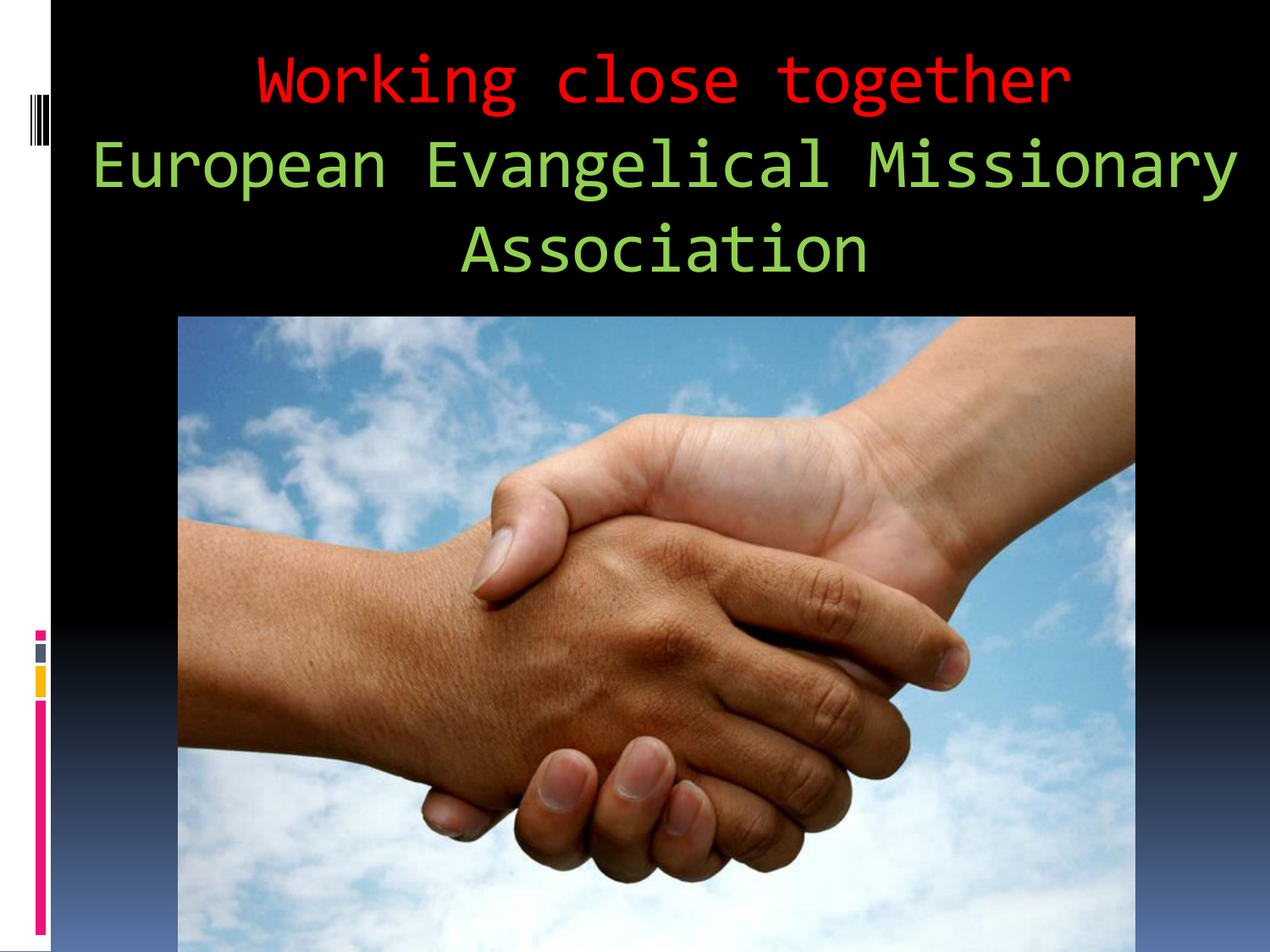### European Evangelical Missionary Association **EEMA**

Icland Norway Sweden Finnland Danmark Estland Germany Netherlands United Kingdom Irland Switzerland Austria Hungary Portugal

------------------------------------------

Greece *Italy* 

Ukraine Spain (COMIBAM + EEMA)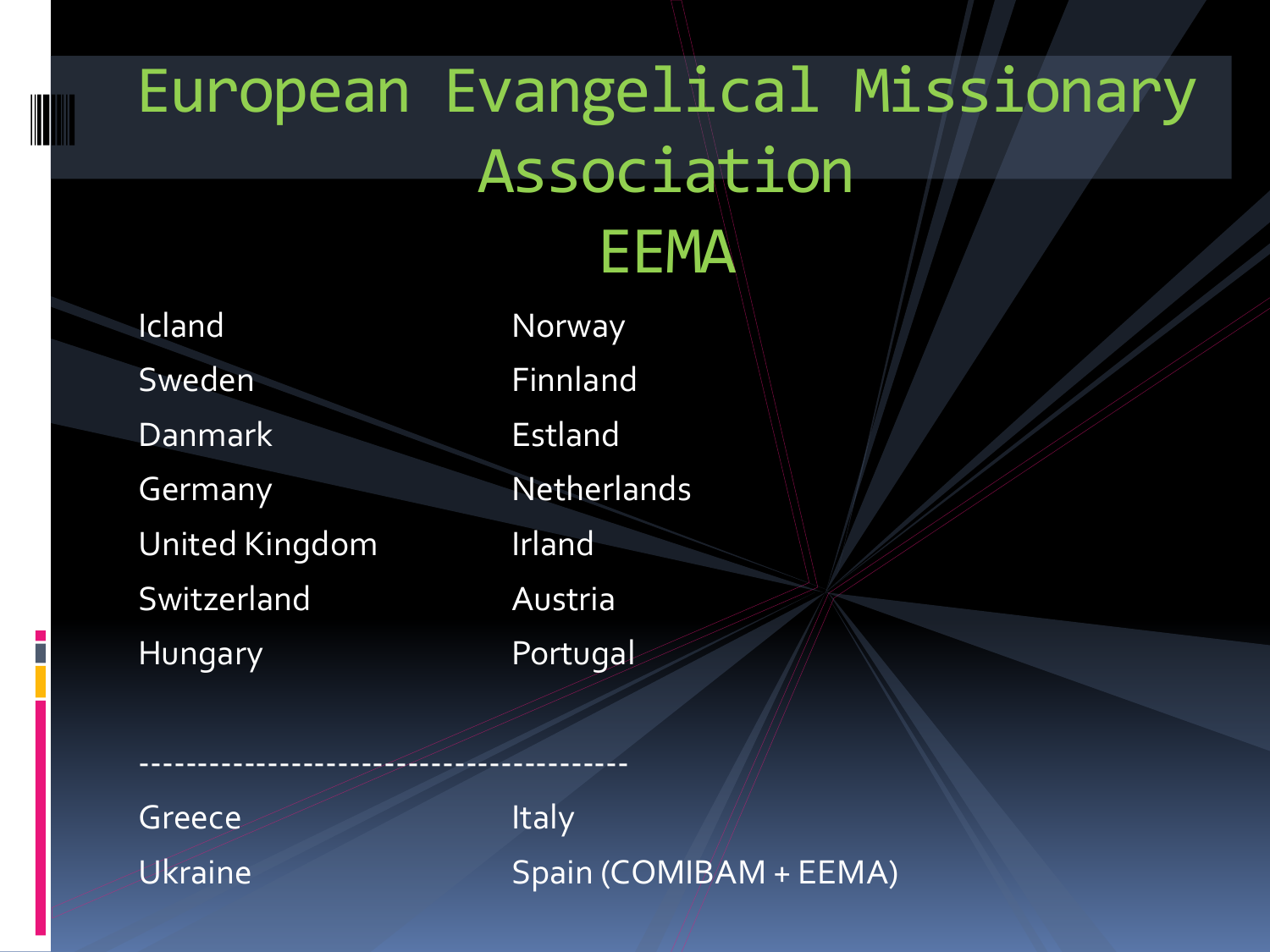## Values of Europe

### **Family**

### **Work**

**Society** 

### **Politics**

### **Religion**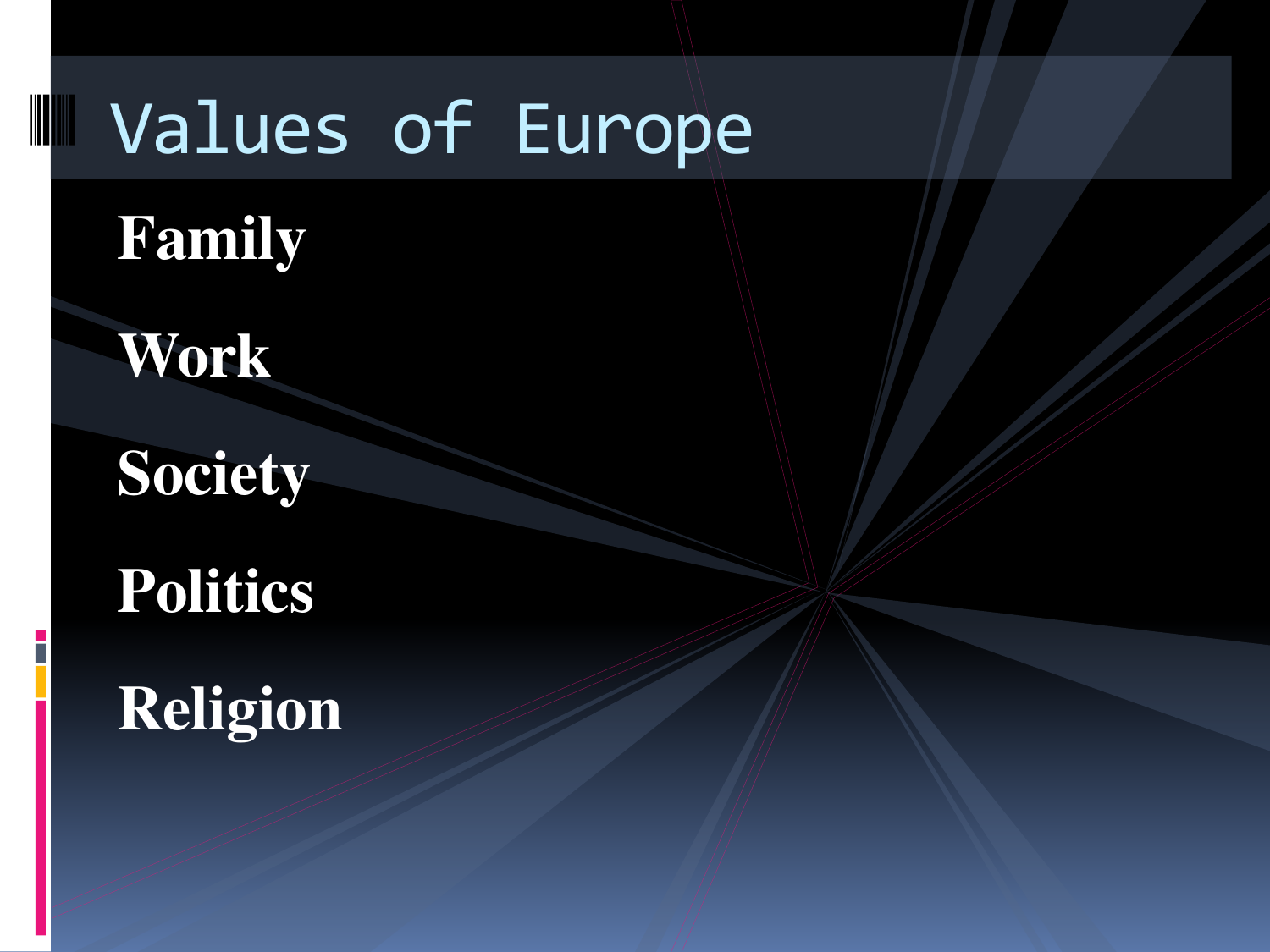#### **CONTEMPORARY ISSUES IN EUROPEAN MISSION?**

What major issues does the European mission community need to be aware of so that it can be more effective?

What cultural issues, especially church teaching and culture, are affected by our own culture and increasingly by the "global culture"?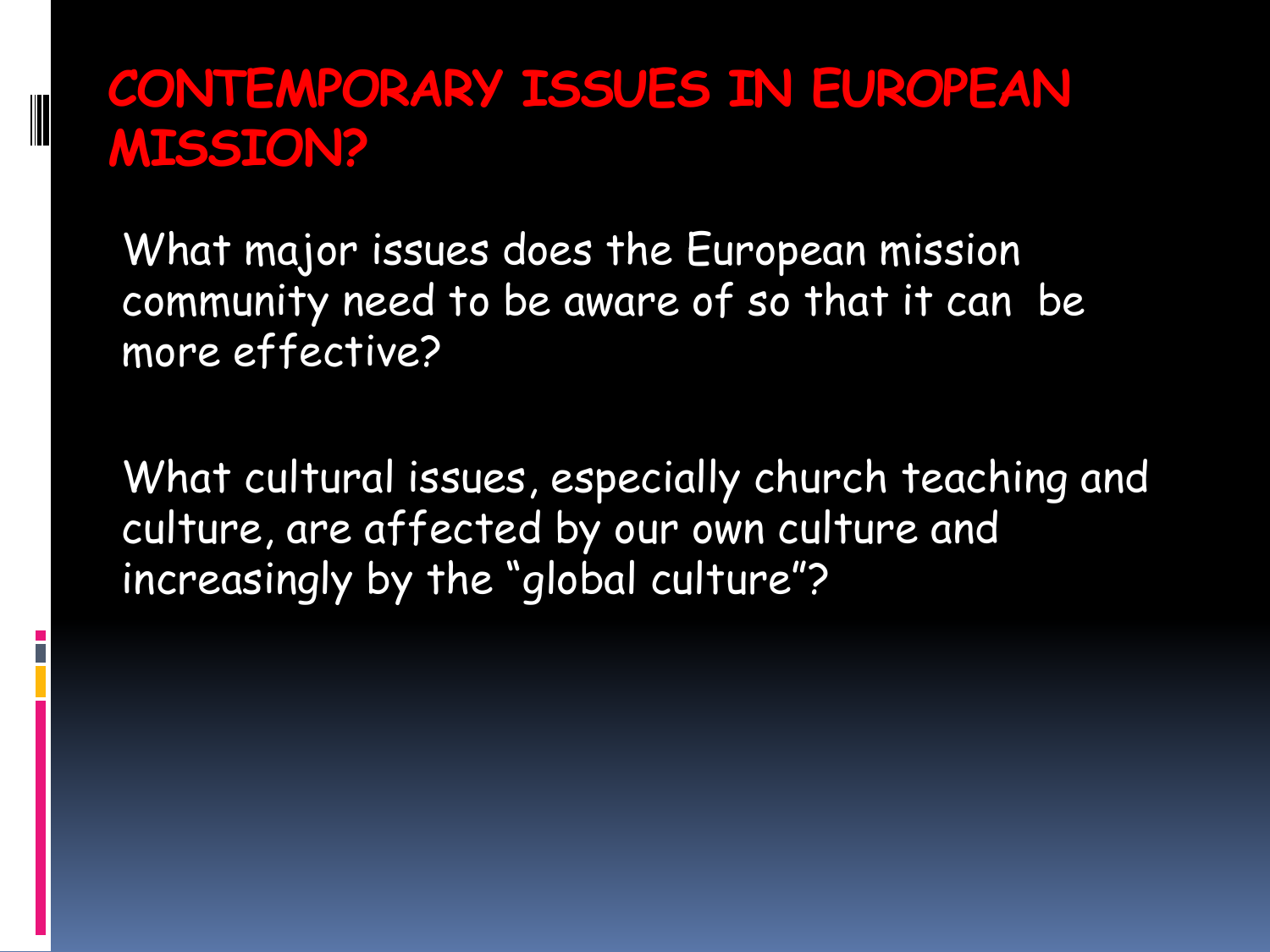#### **LOOKING TO THE FUTURE IN EUROPE**

Many of us still live in the past and fail to catch up with prevailing trends, let alone think about the European future?

Yet predicting the future is difficult. Let's stretch our minds by looking back to 1984 – the year of "Big Brother". What have been the major changes since then? What were the key issues culturally, economically and in the church?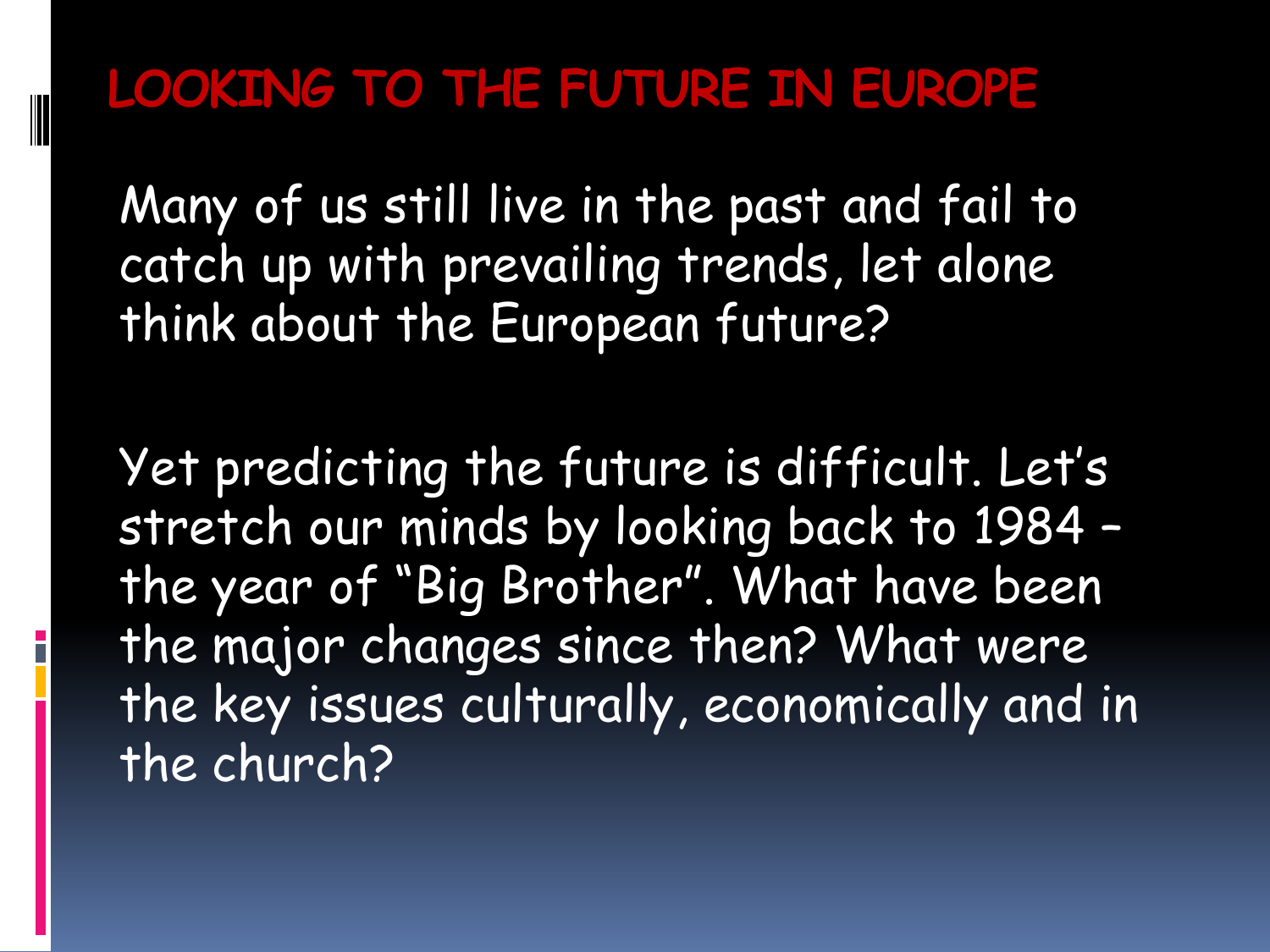**KEY ISSUES AFFECTING EUROPEAN MISSION**

**GLOBAL ISSUES** 

- **Globalisation and the nation state**
- **Globalisation and trade**
- **Globalisation and civil society**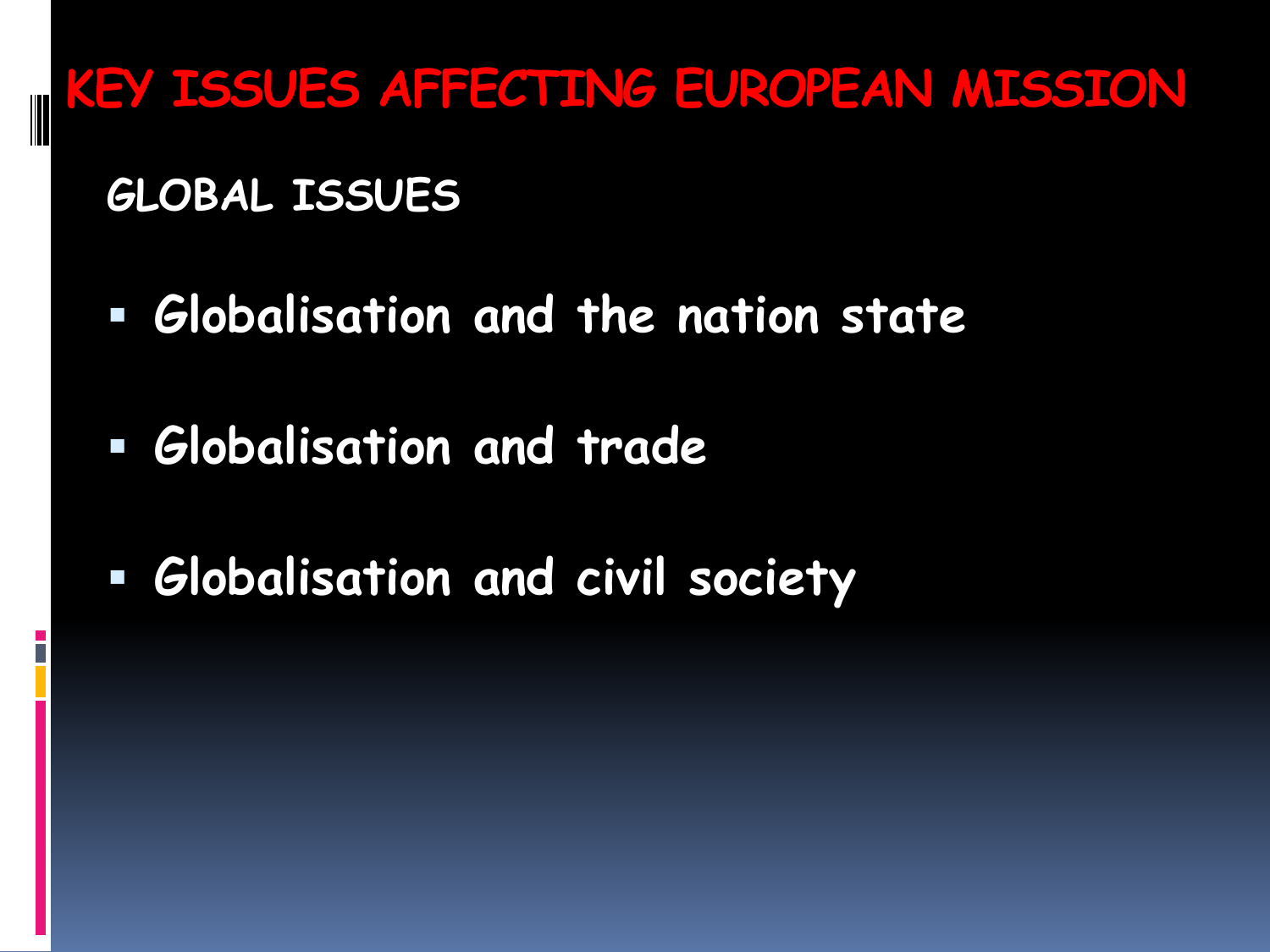**KEY ISSUES AFFECTING GLOBAL MISSION GLOBAL ISSUES Growing gap between rich and poor** 

**Money and power concentrated in the West** 

**Ease of travel and communications** 

**People movements**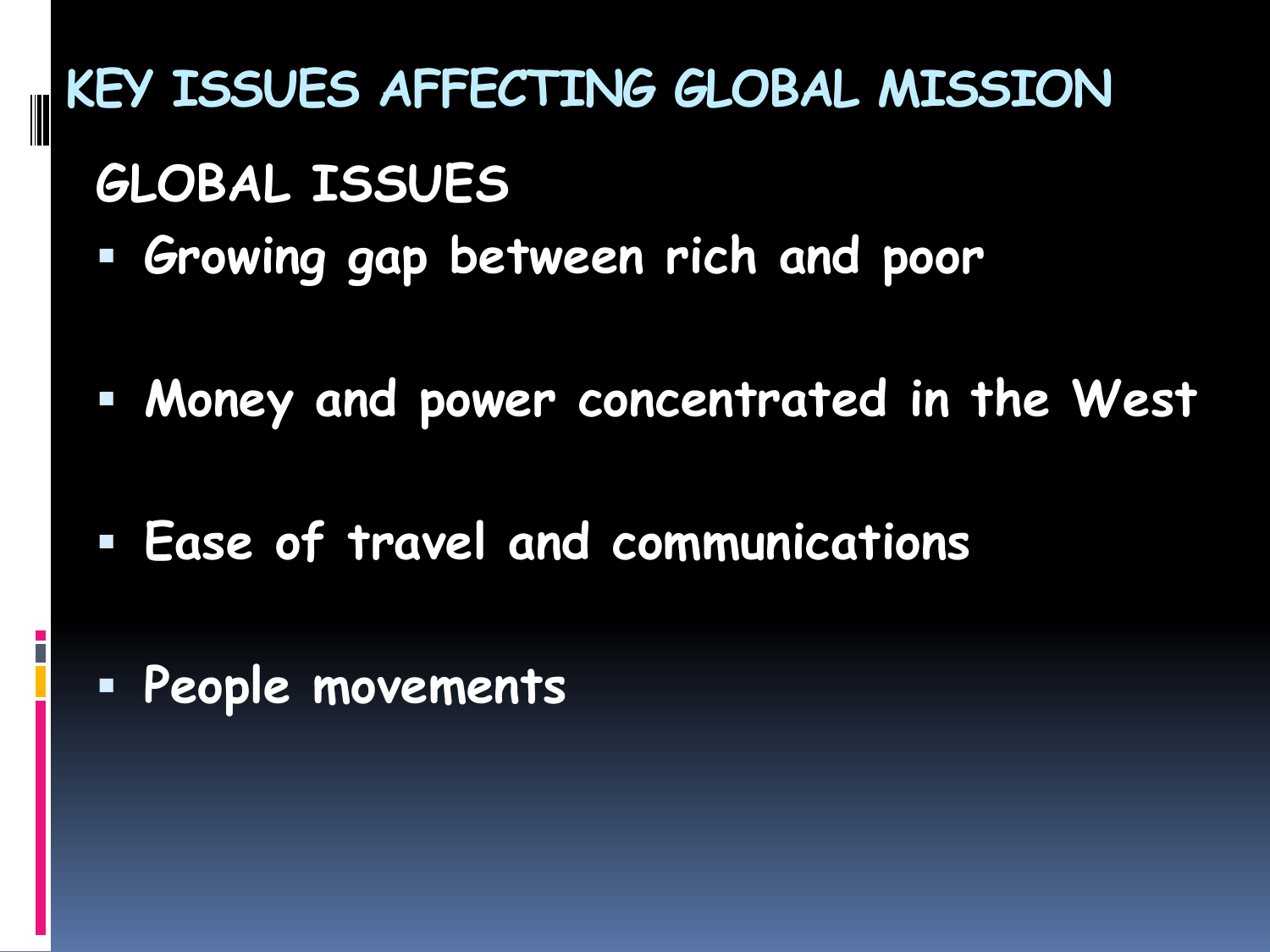#### **KEY ISSUES AFFECTING MISSION**

CULTURAL ISSUES

- Rise of individualism in the West –
- Community still a concept in most of the rest of the world –
- No certainties any more –
- Post-modernity –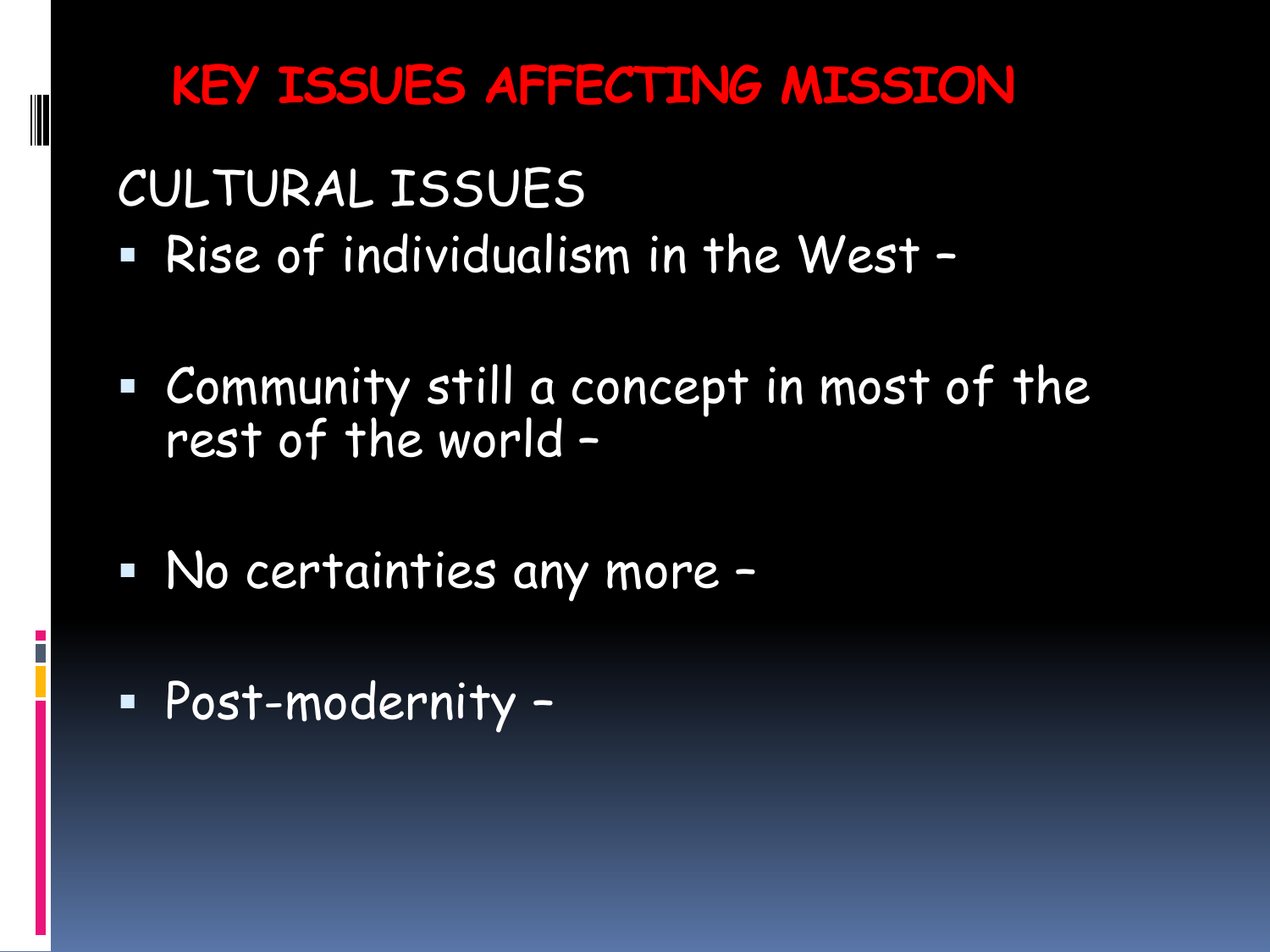**KEY ISSUES AFECTING GLOBAL MISSION RELIGIOUS ISSUES** 

- **Demise of Christendom –**
- **Weakness of the Western Church** –
- **Rise of Islam** –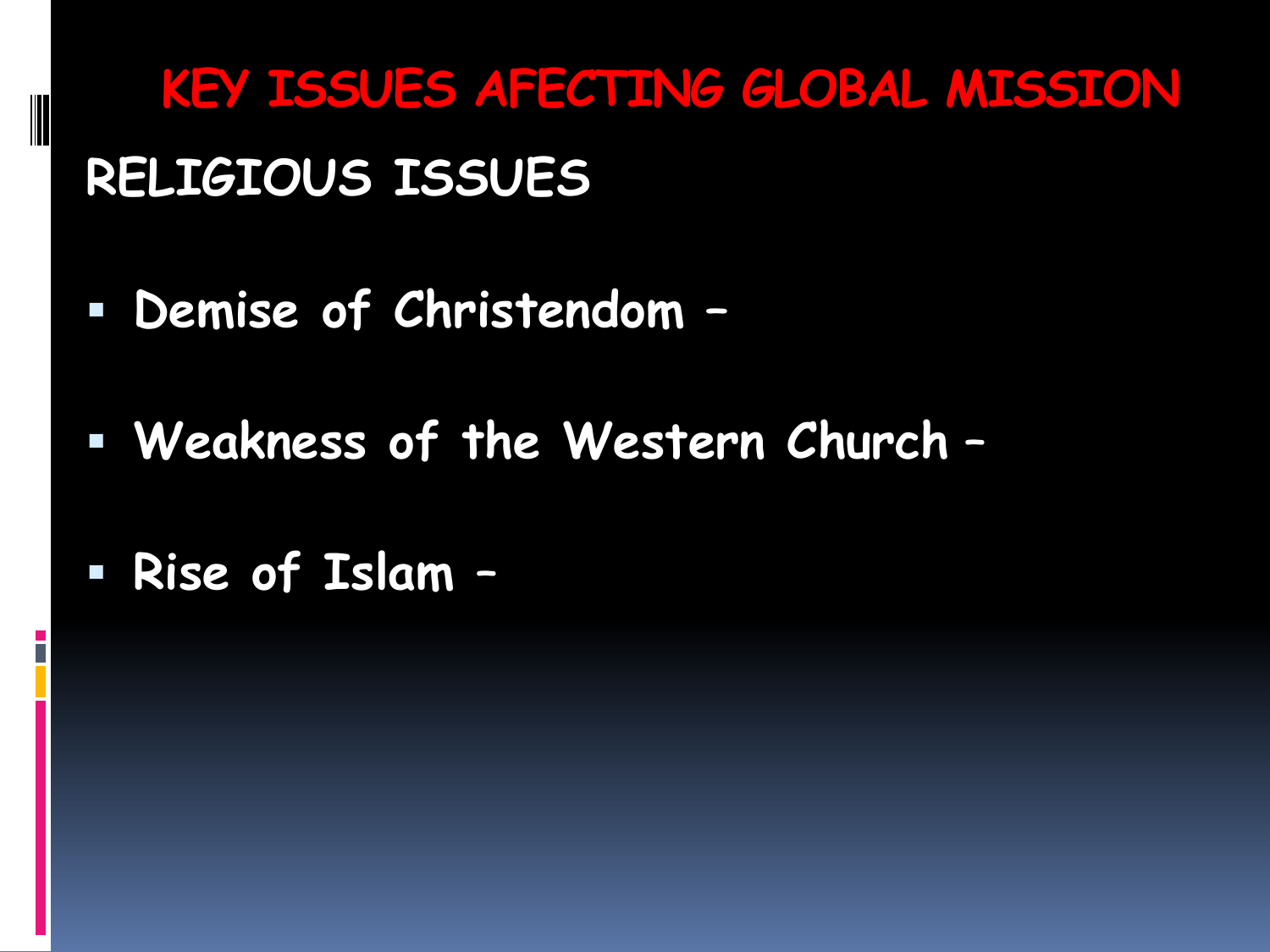**KEY ISSUES AFFECTING MISSION**

**RELIGIOUS ISSUES** 

- **Rise of South to West mission** –
- **Racism in the Church**
- **Power of the Western Church** –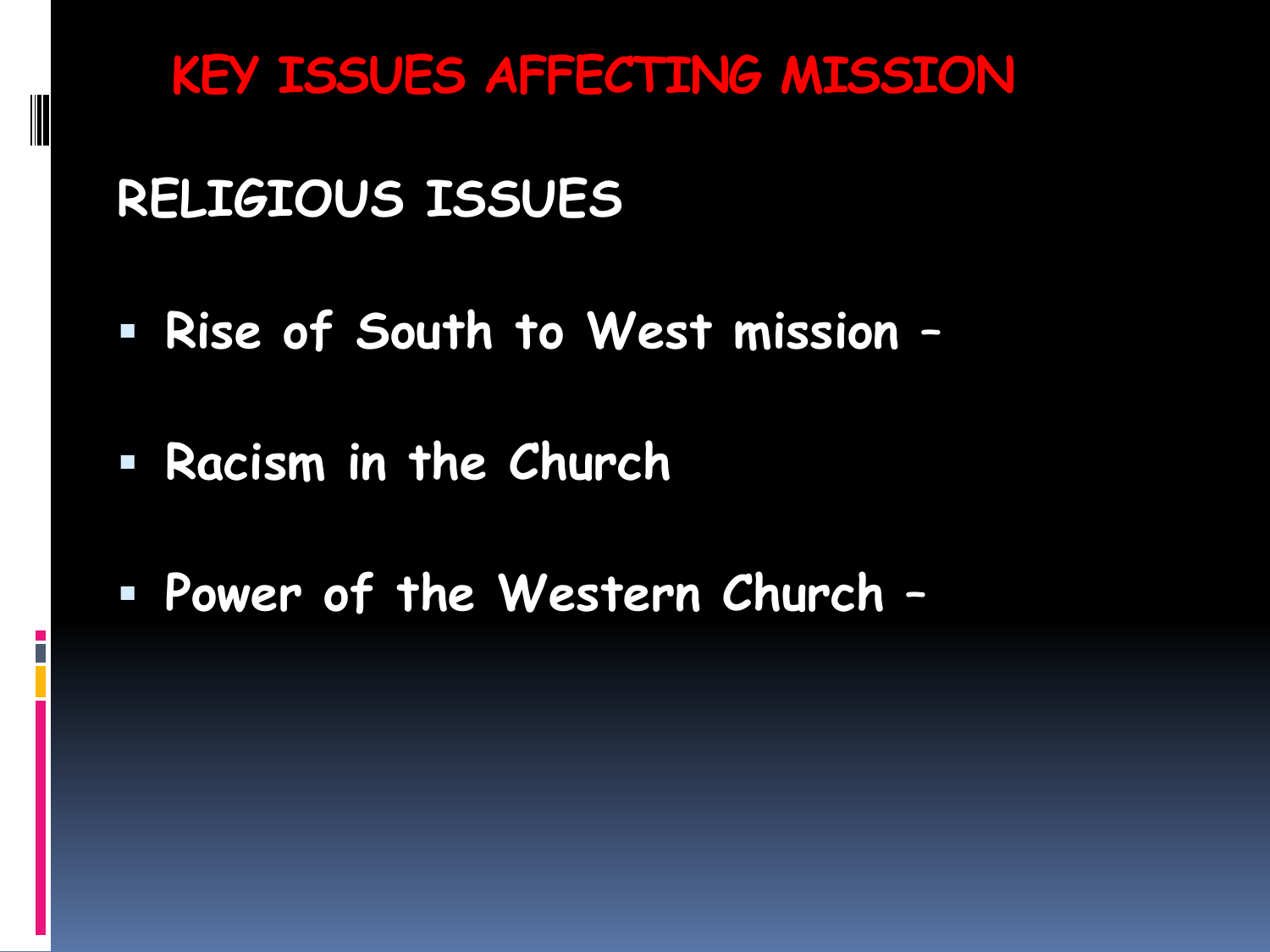**KEY ISSUES AFFECTING MISSION RELIGIOUS ISSUES** 

**Religious freedom** –

**Tribalism in the church –**

**Lack of young people** –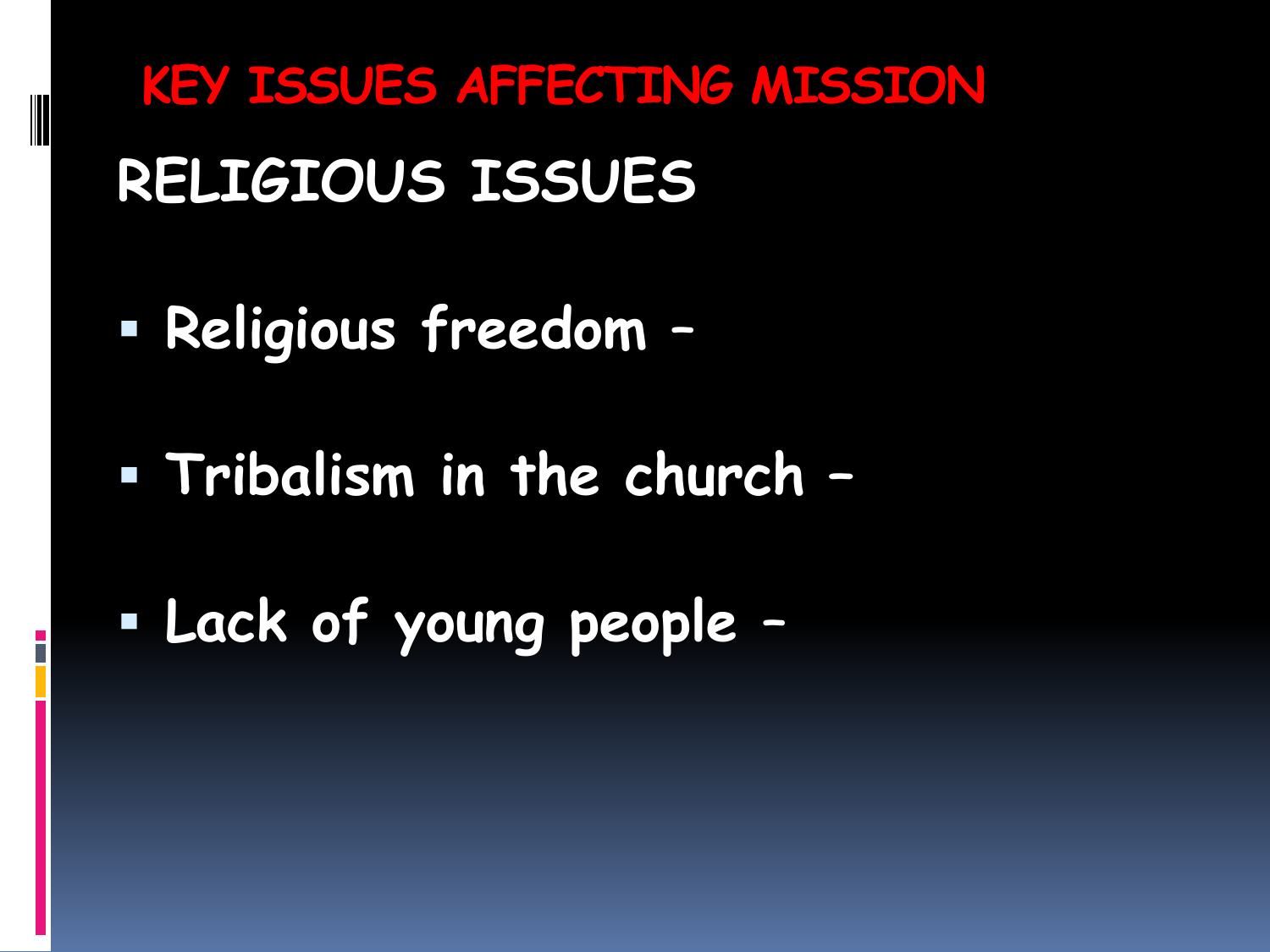#### **KEY ISSUES AFFECTING EUROPEAN MISSION**

### **EUROPEAN & WESTERN ISSUES**

- **Increasingly elderly population in the West** –
- **Pensions' Crisis** –
- **Living alone**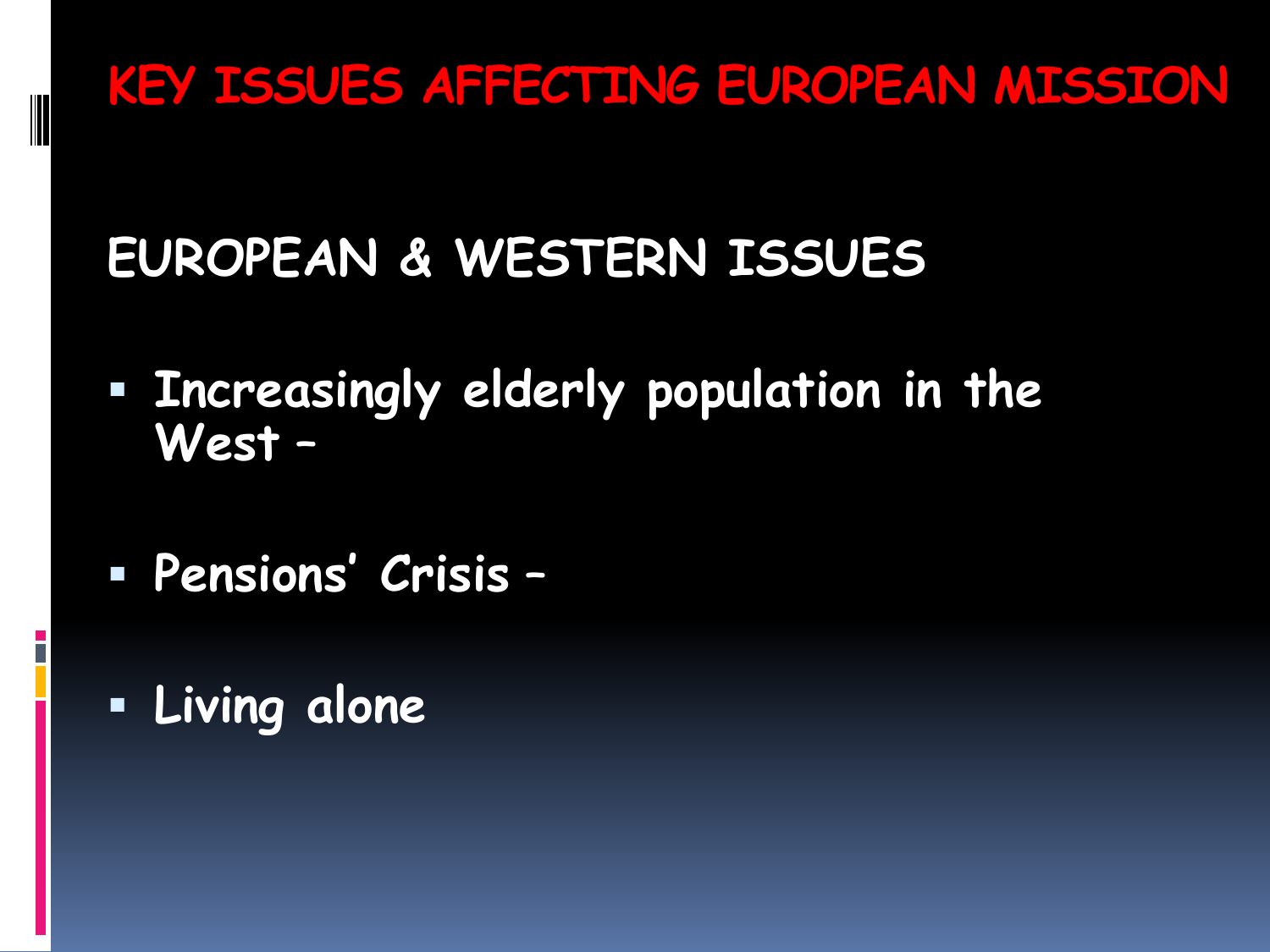# **KEY ISSUES AFFECTING EUROPEAN MISSION MISSION ISSUES**

## **Visa restrictions –**

## **Short-termism –**

## **Inward looking –**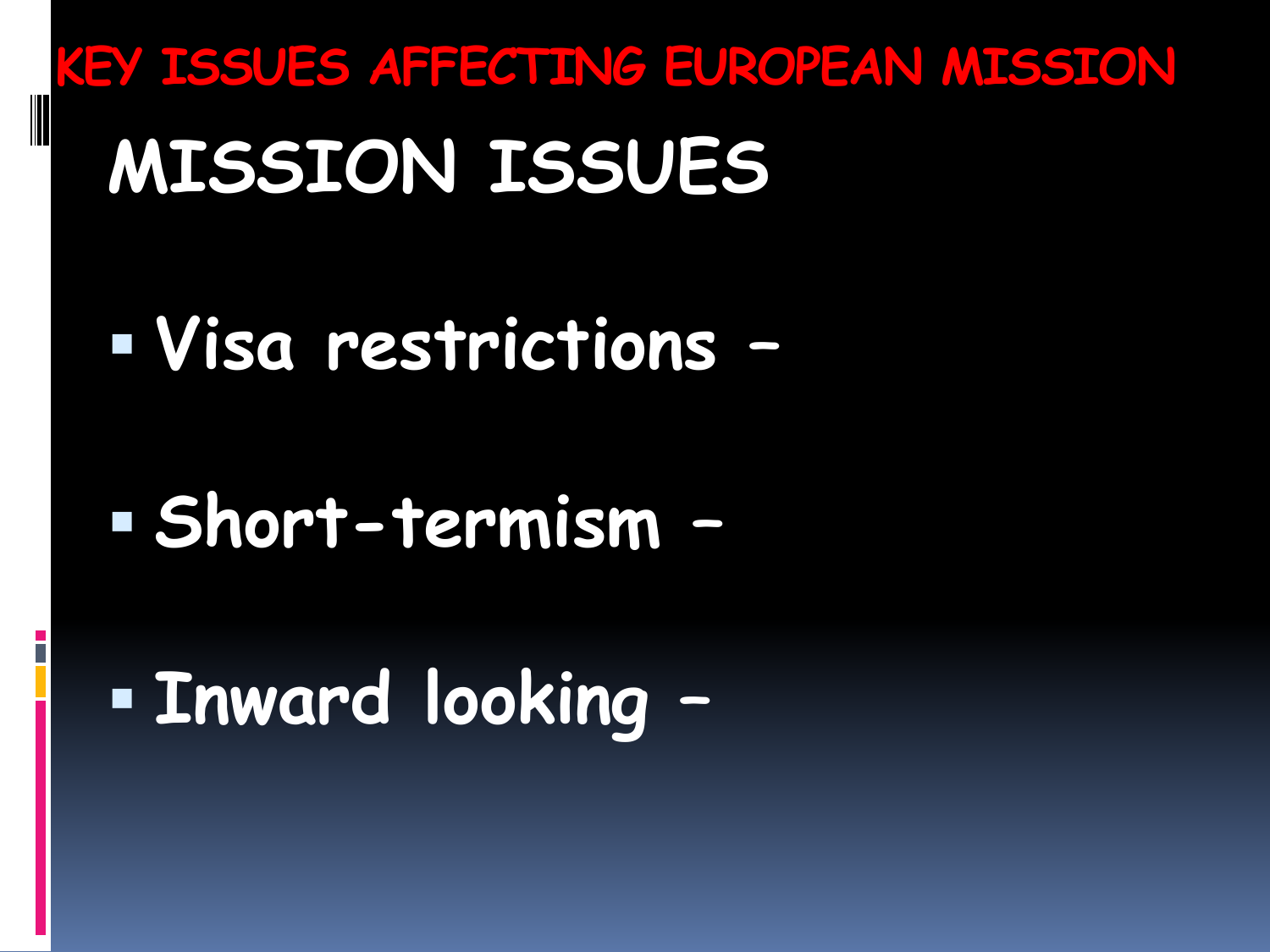#### **KEY ISSUES AFFECTING EUROPEAN MISSION**

#### **HOW DO WE RESPOND TO THESE ISSUES**

- **How can we overcome the western individualism? How** much does it affect our theology?
- Are the Europeans exporting still the successful multi-national and business structures in our "international" agencies without thinking?
- Are the South-American Missions exporting their style of church planting and what happens if the expectations of fast growing churches are not met?
- $\blacksquare$  How do we engage with the Muslim world and other major religions as Christians in Europe?
- **How can we make the most of people movements** to this and other countries in Europe?